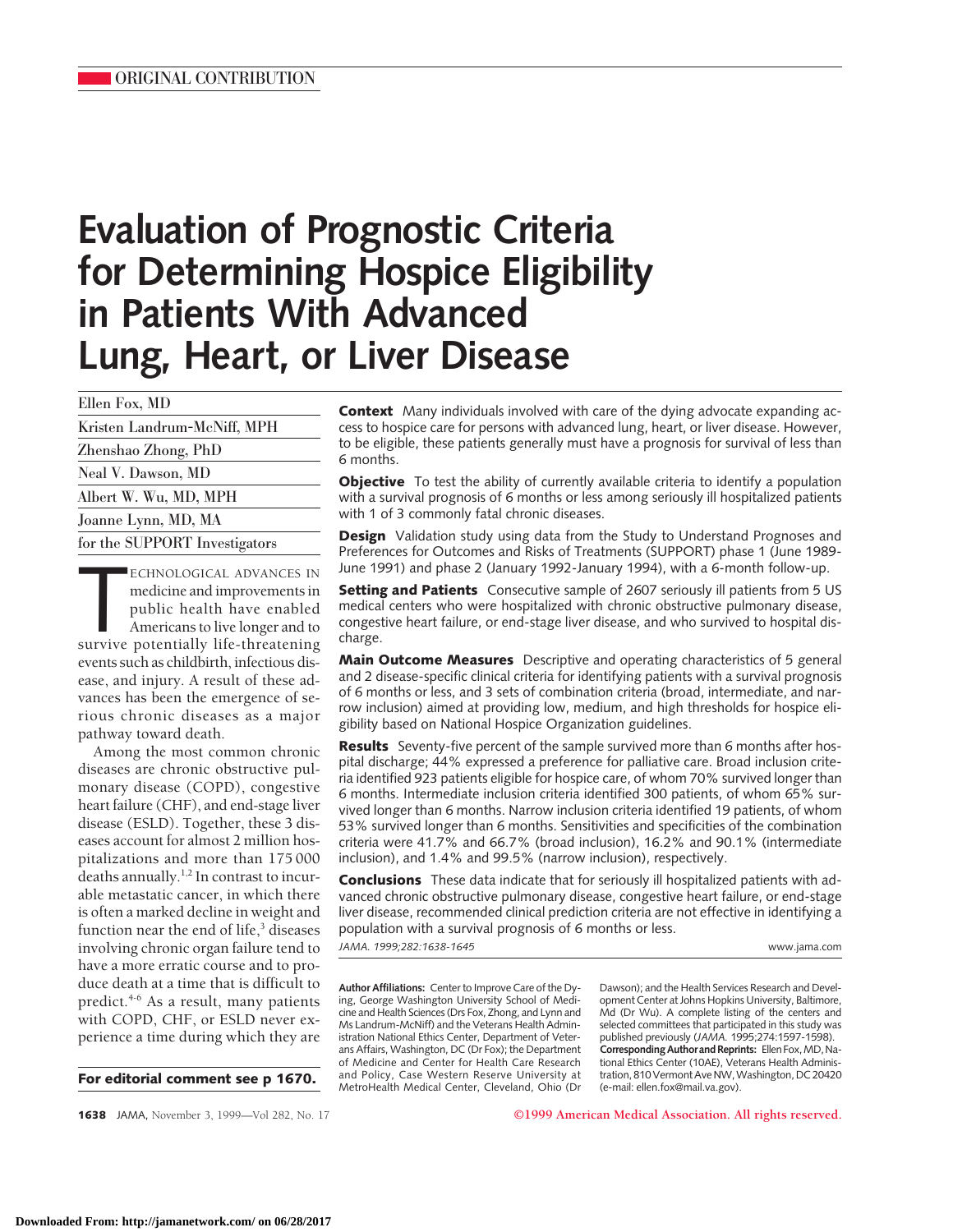clearly dying of their disease. This observation has important implications for the treatment of patients with such diseases, especially with regard to their eligibility for hospice care.

Hospice programs in the United States provide specialized medical and support services for the management of terminal illness, mostly in patients' homes. The Medicare hospice benefit covers comprehensive services, including home care, short-term inpatient care, and medication costs, and is paid at a daily capitation rate of approximately \$100.7 Hospice care is also a covered benefit under most private insurance plans, managed care organizations, and state Medicaid programs.<sup>8</sup> Hospice care has received widespread approval<sup>9,10</sup> and is increasing in popularity; in the last 5 years, annual growth in the number of patients receiving hospice care nationwide has averaged 16%.<sup>8</sup> The few studies comparing hospice with other care at the end of life suggest that (1) patients<sup>11</sup> and families are satisfied with hospice care, (2) patients have fewer regrets than nonhospice patients, and (3) patients receiving hospice care are more likely to die in a way that is consistent with their wishes.<sup>12,13</sup>

Despite its advantages, however, hospice care serves a small portion of the dying population for only a short period of time. About 20% of patients who die in the United States receive hospice care.7 Most patients enrolled in hospice are dying of cancer, although the proportion of hospice admissions for other diseases has increased steadily in recent years.<sup>8</sup>

Under Medicare regulations, a beneficiary is eligible for hospice care coverage only if both the patient's attending physician and the medical director of the hospice certify that "the individual's prognosis is for a life expectancy of 6 months or less if the terminal illness runs its normal course."14 Surprisingly, the precise meaning of this definition has never been explicated and remains unclear.15,16 For example, the phrase "a life expectancy of 6 months or less if the terminal illness runs its normal course" could be interpreted to

mean that among patients with similar prognosis, more than half would be dead within 6 months. Alternatively, the phrase could be interpreted to require a much higher degree of prognostic accuracy (eg, 80% or 90% of patients would be dead within 6 months).

Aggregate Medicare survival data suggest that actual practice tends to reflect the latter, narrower interpretation.6 Only 15% of patients receiving Medicare hospice benefits survive longer than 6 months. The median survival of Medicare patients enrolled in hospice is under 40 days.<sup>17</sup> Government regulators, too, may expect a high level of accuracy in predicting 6-month survival—not only in terms of aggregate patient data, but also at the level of individual patients. Fraud and abuse auditors acting for the Department of Health and Human Services Office of the Inspector General have begun investigating hospices and requiring repayment to Medicare for some patients who survived for more than 6 months.18 The Institute of Medicine's Committee on Care at the End of Life voiced its concern that regulators "may not understand the uncertainty inherent in projecting survival,"19 and that the Medicare prognosis provision "implies a degree of precision that does not exist."20 As the National Hospice Organization (NHO) has pointed out, "the Office of the Inspector General's intense scrutiny has had a chilling effect on appropriate referrals of terminally ill beneficiaries."21 The effect has been especially pronounced in patients dying of chronic conditions whose courses are difficult to predict.<sup>20</sup>

The comparatively predictable final course of cancer—with its 1- to 2-month phase of progressive decline at the end of life—is well suited to the hospice model of care.<sup>3</sup> But for individuals dying of diseases other than cancer, access has been limited, in part because they rarely manifest a discrete phase of inexorable decline at the end of life.<sup>5</sup> Nonetheless, many have suggested that hospice care be expanded to manage the care of persons dying of chronic diseases such as COPD, CHF, amyotro-

phic lateral sclerosis, and Alzheimer disease.<sup>22-26</sup>

In an effort to clarify eligibility for hospice care among patients with CHF, COPD, and other serious illnesses, the NHO has drafted guidelines for determining prognosis in selected noncancer diseases.<sup>23</sup> The guidelines were created by an expert panel after an extensive review of the medical literature concerning short-term mortality in noncancer diseases. They were intended as a starting point for determining patient eligibility under the Medicare hospice benefit, with the caveat that their accuracy would need to be validated by future research. Despite this, they have already been widely accepted and used. In fact, the Health Care Financing Administration has distributed NHO's guidelines to its fiscal intermediaries as a tool to assist in the claims process.<sup>27</sup> These offices have, in turn, used the guidelines in developing the conditions under which Medicare coverage for hospice care is approved or denied.<sup>27</sup>

In this study, we applied a variety of potential criteria for determining prognosis, including those based on NHO guidelines, to an existing database<sup>28</sup> to evaluate their accuracy in predicting death within 6 months among seriously ill patients with advanced chronic disease.

## **METHODS Study Population**

This analysis used data from the Study to Understand Prognoses and Preferences for Outcomes and Risks of Treatments (SUPPORT).<sup>28</sup> From June 1989 to June 1991 (phase 1) and from January 1992 to January 1994 (phase 2), SUPPORT enrolled patients, 18 years or older, who met specific criteria for 1 of 9 serious illnesses (nontraumatic coma, acute respiratory failure, multiorgan system failure with sepsis or malignancy, COPD, CHF, cirrhosis, metastatic colon cancer, or inoperable non– small cell lung cancer) and who were admitted to 1 of 5 medical centers (Beth Israel Hospital, Boston, Mass; Metro Health Medical Center, Cleveland, Ohio; Duke University Medical Cen-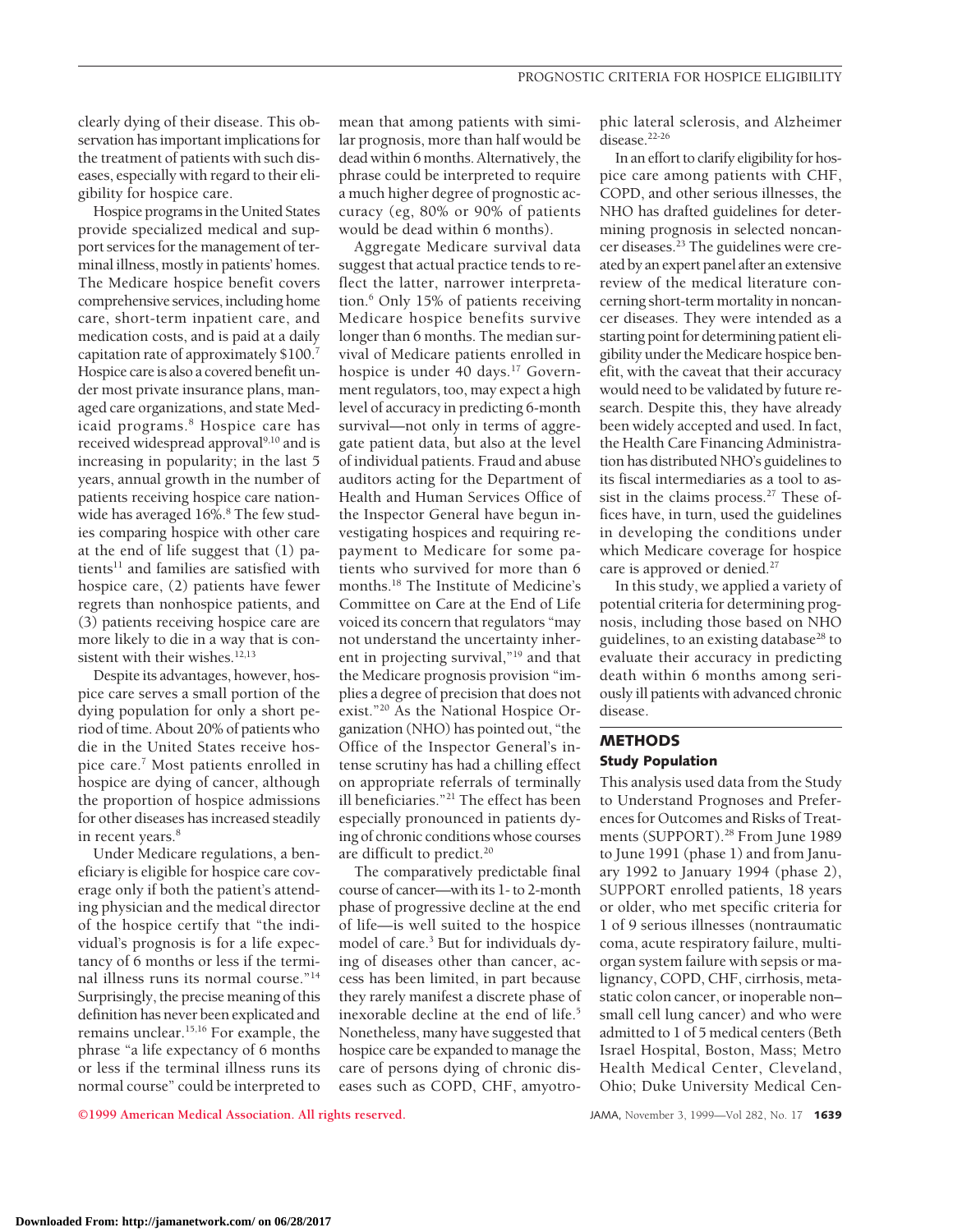ter, Durham, NC; St Joseph's Hospital, Marshfield, Wis; and the University of California Los Angeles Medical Center). Inclusion criteria were designed to result in a group of patients with an aggregate mortality rate of 50% within 6 months. Patients were excluded if they died or were discharged within 48 hours of study enrollment, were admitted with a scheduled discharge within 72 hours, did not speak English, or had acquired immunodeficiency syndrome, multiple trauma, or pregnancy.

In this analysis we focused on patients with COPD, CHF, or ESLD. Inclusion criteria for COPD were clinical diagnosis of COPD, chronic bronchitis, chronic obstructive lung disease, or emphysema with breathlessness, respiratory failure, or mental status change as the main reason for hospital admission, and hypercapnia and hypoxemia  $(PO<sub>2</sub> \le 60$  mm Hg and PCO<sub>2</sub>  $\ge 50$  mm Hg if the patient was receiving room air, or  $PCO<sub>2</sub> \ge 50$  mm Hg alone if the patient was receiving supplemental oxygen) documented at admission. Patients in status asthmaticus were excluded.

Inclusion criteria for CHF were clinical diagnosis of CHF or cardiomyopathy with an exacerbation of symptoms as the primary reason for hospital admission and 1 of the following: (1) a history of severe CHF at baseline (New York Heart Association class III or IV) manifested by a history of dyspnea at rest or with minimal exertion related to primary cardiac failure, and medications before admission that included at least 2 drug classes (diuretics, vasodilators, or adrenocortical extract inhibitors); (2) a history of class III or IV CHF at admission, dyspnea at rest, and systolic blood pressure of 100 mg Hg or less, or a history of hypotension that precluded the use of these diuretics, vasodilators, or adrenocortical extract inhibitors; or (3) documentation of severe CHF with an ejection fraction of 20% or less. Patients with CHF were excluded from the study if they had any of the following: severe COPD, shock, primary acute renal failure, decreased systemic vascular resistance, restrictive cardiac dis-

ease, circulatory overload, CHF primarily due to valvular heart disease, cardiac surgery, or thoracotomy during current hospitalization.

Inclusion criteria for ESLD were chart documentation of cirrhosis and at least 2 of the following: a serum albumin level of 30 g/L or less, a serum bilirubin level of 51 µmol/L (3.0 mg/dL) or more, uncontrolled ascites, hepatic encephalopathy, cachexia, or a massive gastrointestinal tract bleed defined as transfusion of 2 or more units of blood in 24 hours and either hematemesis or gross blood on endoscopic visualization or nasogastric tube aspiration.

#### **Data Collection**

All patients admitted to the 5 hospitals were screened daily by trained research nurses and those meeting disease and severity criteria were enrolled. Protocols for enrollment and data collection were approved by the institutional review boards at all participating hospitals. Chart reviews provided information about each patient's disease history as well as clinical characteristics used to calculate survival estimates according to the multivariate SUPPORT prognostic model, as described elsewhere.<sup>29</sup> In addition, charts provided information about whether patients were transferred to hospice care or prescribed home care services on discharge from the index hospitalization or on any later discharge from a SUPPORT hospital during the 6-month study follow-up, as well as whether patients were readmitted to a SUPPORT hospital within 2 months of the first discharge. For COPD patients, charts were also reviewed for documentation of clinical evidence for cor pulmonale. For CHF patients, left ventricular ejection fraction (if assessed within the prior 6 months and documented), and supraventricular or ventricular arrhythmias (before study entry or during any hospitalization) were noted. For ESLD patients, chart documentation of cachexia (including wasting, malnourishment, emaciation) was recorded.

During the first week after study entry, informed consent was obtained for interviews with both patients and sur-

rogate decision makers. Interviews included questions about the patient's functional status 2 weeks prior to study entry, weight change in the last 2 months, and preferences about palliative care. Functional status was measured by a modified version of the Katz Index of Activities of Daily Living Scale.30 The Activities of Daily Living Scale ranged from 1 to 7 points and measured impairment in bathing, dressing, eating, continence, transferring, toileting, and walking, with a higher score indicating worse function. Preference for palliative care was assessed by the question, "If you had to make a choice at this time, would you prefer a course of treatment that focuses on extending life as much as possible, even if it means having more pain and discomfort, or would you want a course of treatment that focuses on relieving pain and discomfort as much as possible, even if that means not living as long?"

#### **Prognostic Criteria**

Variables tested in this analysis were chosen to approximate the prognostic criteria listed in the NHO's *Medical Guidelines for Determining Prognosis in Selected Noncancer Diseases*. <sup>23</sup> The NHO criteria were operationalized using the SUPPORT data as summarized in **TABLE 1**. Information was available relevant to each proposed domain. In the instances that data from SUPPORT were insufficient, a proxy measure in the same domain was substituted. Proxy measures were selected to err on the side of broader inclusion.

For each patient case, 7 variables were analyzed. Of these, 5 were general clinical criteria that applied to all patients regardless of their disease category: readmission within 2 months, home care after discharge, activities of daily living dependency of 3 or more, weight loss of 2.3 kg (5 lb) or more within 2 months, albumin level of less than 25 g/L. In addition, 2 disease-specific clinical criteria were applied to each case: cor pulmonale and  $PO<sub>2</sub>$  of 55 mm Hg or less while receiving oxygen in patients with COPD; ejection fraction of 20% or less and arrhythmia in pa-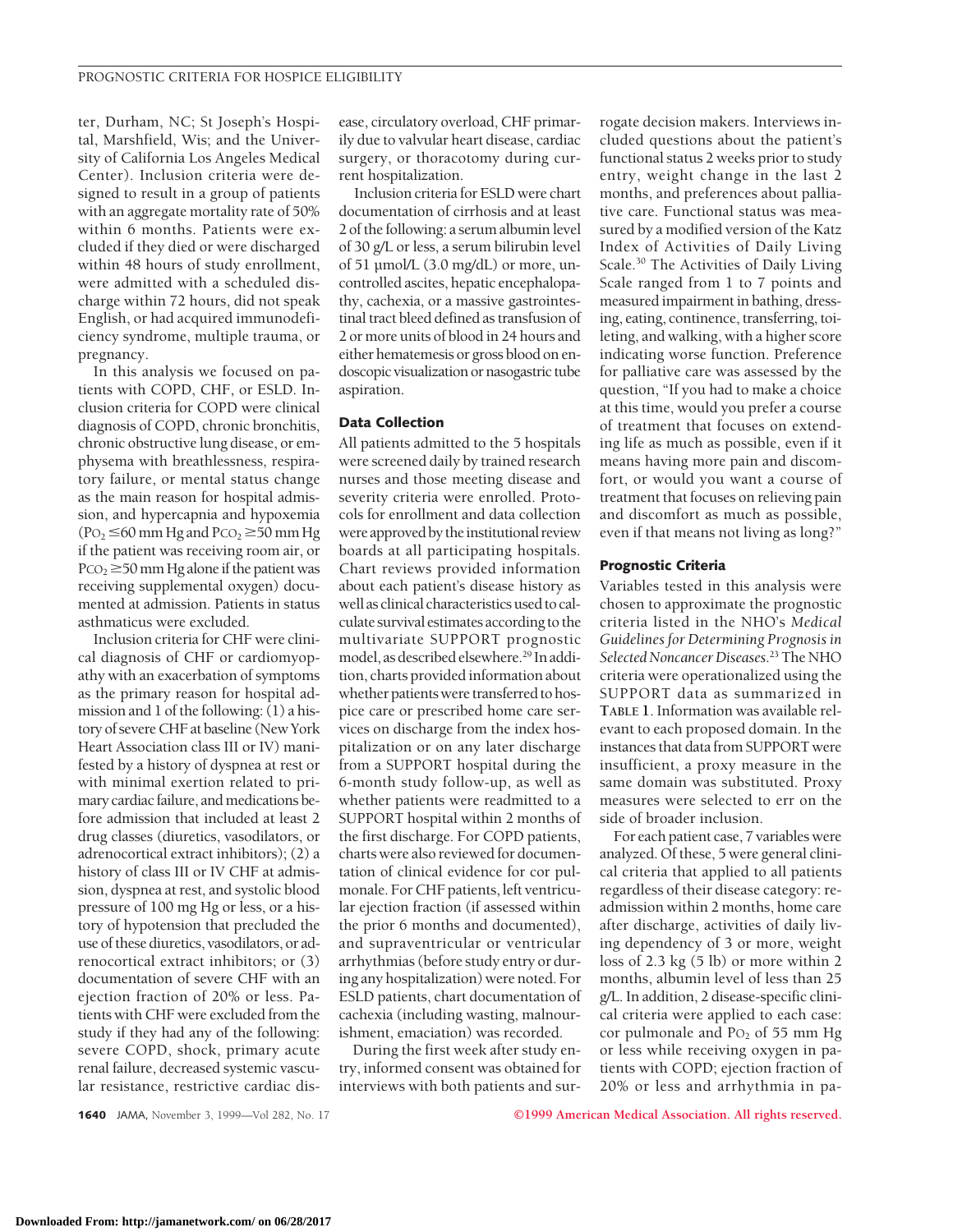tients with CHF; and cachexia and creatinine level of 153 µmol/L (2.0 mg/dL) or more in patients with ESLD.

Current NHO guidelines do not specify the number or combination of the recommended clinical criteria to be used to predict 6-month mortality; rather, clinical judgment is suggested. This analysis used 3 sets of combination criteria, termed*broadinclusion*,*intermediateinclusion*, and *narrow inclusion*, aimed at providing a low, medium, and high threshold for selecting patients for hospice care eligibility based on the NHO recommendations. All 3 sets of criteria required that either the patient or the surrogate express a preference for palliative care, as consent was always a prerequisite for hospice enrollment. In addition to preference for palliative care, the different combination criteria required varying numbers of the 7 possible clinical criteria relevant to the disease. Broad inclusion required at least 1, intermediate inclusion required at least 3, and narrow inclusion required the presence of 5 of 7 possible clinical criteria.

In tabulating physiologic measurements  $(PO<sub>2</sub>, albumin, creationine)$ , we used the most normal value if more than

1 were available. For the interview data (preference for palliative care, use of home care, activities of daily living dependency, weight loss), surrogate responses were calibrated to patients' responses and substituted if the patient was not interviewed but the surrogate was. In this analysis, patient information was missing and surrogate responses were substituted in 30.1% of cases for these scores, while neither patient nor surrogate data were available in 17.6% of cases. Patients with no interview data did not differ significantly from patients with interview data in respect to disease severity, predicted prognosis, or actual survival.

#### **Data Analysis**

The relevant clinical criteria and the 3 different combinations of criteria were applied to patients in each disease category. For comparison, we also examined 6-month prognostic estimates of 50% or less and 10% or less by the SUPPORT model,<sup>29</sup> as well as actual referrals to hospice care. These analyses were applied only to the subset of patients who survived the enrollment hospitalization, as they were considered the

most likely candidates for hospice referral and, therefore, the group for whom prognostic criteria would be relevant in clinical practice.

Descriptive statistics were used to characterize patients for each criterion regarding survival days after discharge from the index hospitalization. The number of survival days was determined by the National Death Index, updated to December 31, 1994. If a patient were still alive on this date, his/her survival time was censored. The interquartiles of survival days for patients who met each criterion were estimated using the Kaplan-Meier estimator. To further elucidate the clinical usefulness of various methods for identifying patients with a prognosis of 6 months or less, we calculated sensitivity, specificity, and positive and negative likelihood ratios (LRs). In addition, we calculated the area under the receiver operating characteristic (ROC) curve for the NHO guideline–based criteria.

# **RESULTS**

SUPPORT enrolled 9105 patients, of whom 2954 were categorized with 1 of the targeted advanced chronic dis-

| Table 1. Operationalization of National Hospice Organization (NHO) General Guidelines for Determining Prognosis                                                                                                                                                                                                                                                                                                                                                                                                                                                                                                                                                                                                                                                                                                                                                                                                                                                                                                                                                                                                                                                                                                                                                                                                                                                                                                                         |                                                                                                                                                                                                                                                                                                                                                                                                                                                                                                                                                                                                                                                                                                                                                                                                                                                                                                                                                                                                                                                                                                                                                                                                                                                                                                                                                                                                                                       |  |  |  |  |
|-----------------------------------------------------------------------------------------------------------------------------------------------------------------------------------------------------------------------------------------------------------------------------------------------------------------------------------------------------------------------------------------------------------------------------------------------------------------------------------------------------------------------------------------------------------------------------------------------------------------------------------------------------------------------------------------------------------------------------------------------------------------------------------------------------------------------------------------------------------------------------------------------------------------------------------------------------------------------------------------------------------------------------------------------------------------------------------------------------------------------------------------------------------------------------------------------------------------------------------------------------------------------------------------------------------------------------------------------------------------------------------------------------------------------------------------|---------------------------------------------------------------------------------------------------------------------------------------------------------------------------------------------------------------------------------------------------------------------------------------------------------------------------------------------------------------------------------------------------------------------------------------------------------------------------------------------------------------------------------------------------------------------------------------------------------------------------------------------------------------------------------------------------------------------------------------------------------------------------------------------------------------------------------------------------------------------------------------------------------------------------------------------------------------------------------------------------------------------------------------------------------------------------------------------------------------------------------------------------------------------------------------------------------------------------------------------------------------------------------------------------------------------------------------------------------------------------------------------------------------------------------------|--|--|--|--|
| <b>NHO Guidelines</b>                                                                                                                                                                                                                                                                                                                                                                                                                                                                                                                                                                                                                                                                                                                                                                                                                                                                                                                                                                                                                                                                                                                                                                                                                                                                                                                                                                                                                   | Criteria Used in This Study                                                                                                                                                                                                                                                                                                                                                                                                                                                                                                                                                                                                                                                                                                                                                                                                                                                                                                                                                                                                                                                                                                                                                                                                                                                                                                                                                                                                           |  |  |  |  |
| The patient should meet all of the following criteria:<br>I. The patient's condition is life limiting, and the patient and/or family have<br>been informed of this determination.<br>II. The patient and/or family have elected treatment goals directed toward<br>relief of symptoms, rather than curing the underlying disease.<br>III. The patient has either of the following:<br>A. Documented clinical progression of disease, which may include:<br>1. Progression of the primary disease process as listed in the<br>disease-specific criteria, as documented by serial physician<br>assessment, laboratory, radiologic, or other studies.<br>2. Multiple emergency department visits or inpatient hospitilizations<br>over the prior 6 months.<br>3. For homebound patients receiving home health services, nursing<br>assessment may be documented.<br>4. For patients who do not qualify under 1, 2, or 3, a recent decline<br>in functional status may be documented. Functional decline<br>should be recent. Clinical judgment is required for patients<br>with impaired status due to a different non-terminal disease.<br>Diminished functional status may be documented by either a<br>Karnofsky performance status of <50%, or dependence in at<br>least 3 of 6 activities of daily living (bathing, dressing, feeding,<br>transfers, continence of urine or stool, ability to ambulate<br>independently to bathroom). | I. All Study to Understand Prognoses and Preferences for Outcomes<br>and Risks of Treatments (SUPPORT) patients were hospitalized with a<br>serious life-limiting illness. The degree to which they understood this<br>was not systematically assessed.<br>II. The analogous measure used in this analysis was termed preference<br>for palliative care.<br>III. A. 1. Disease-specific criteria were selected from factors named in<br>NHO guidelines for chronic obstructive pulmonary disease and<br>congestive heart failure, excluding those that matched<br>SUPPORT inclusion criteria. For chronic obstructive pulmonary<br>disease we used evidence of cor pulmonale and hypoxemia<br>$\leq$ 55% on supplemental oxygen. For congestive heart failure we<br>used ejection fraction $\leq$ 20% and supraventricular or ventricular<br>arrhythmia. The NHO guidelines do not specify criteria for<br>end-stage liver disease, but to parallel the other analyses we<br>chose documented cachexia and creatinine $\geq$ 153 µmol/L<br>$(2.0 \text{ mg/dL}).$<br>2. SUPPORT did not collect data on the 6 months prior to<br>enrollment. Instead, we examined patients who were readmitted<br>to a SUPPORT hospital within 2 months of the first discharge.<br>3. Although home care nursing assessments were not available,<br>we were able to determine whether patients were prescribed<br>home care services after discharge. |  |  |  |  |
| B. Documented recent impaired nutritional status related to the terminal<br>process:<br>1. Unintentional, progressive weight loss of $>10\%$ over the prior<br>6 months.<br>2. Serum albumin <25 g/L may be a helpful prognostic indicator,<br>but should not be used in isolation from other factors above.                                                                                                                                                                                                                                                                                                                                                                                                                                                                                                                                                                                                                                                                                                                                                                                                                                                                                                                                                                                                                                                                                                                            | 4. SUPPORT did not collect data on how recently a decline in<br>functional status occurred. We used Katz index $\geq$ 3 (indicating<br>dependence in at least 3 of 7 activities of daily living) 2 weeks<br>prior as reported on patient or surrogate interviews.<br>B. 1. We used weight loss $>2.3$ kg (5 lb) in the preceding<br>2 months.<br>2. Albumin measurement was available for 605 patients.                                                                                                                                                                                                                                                                                                                                                                                                                                                                                                                                                                                                                                                                                                                                                                                                                                                                                                                                                                                                                               |  |  |  |  |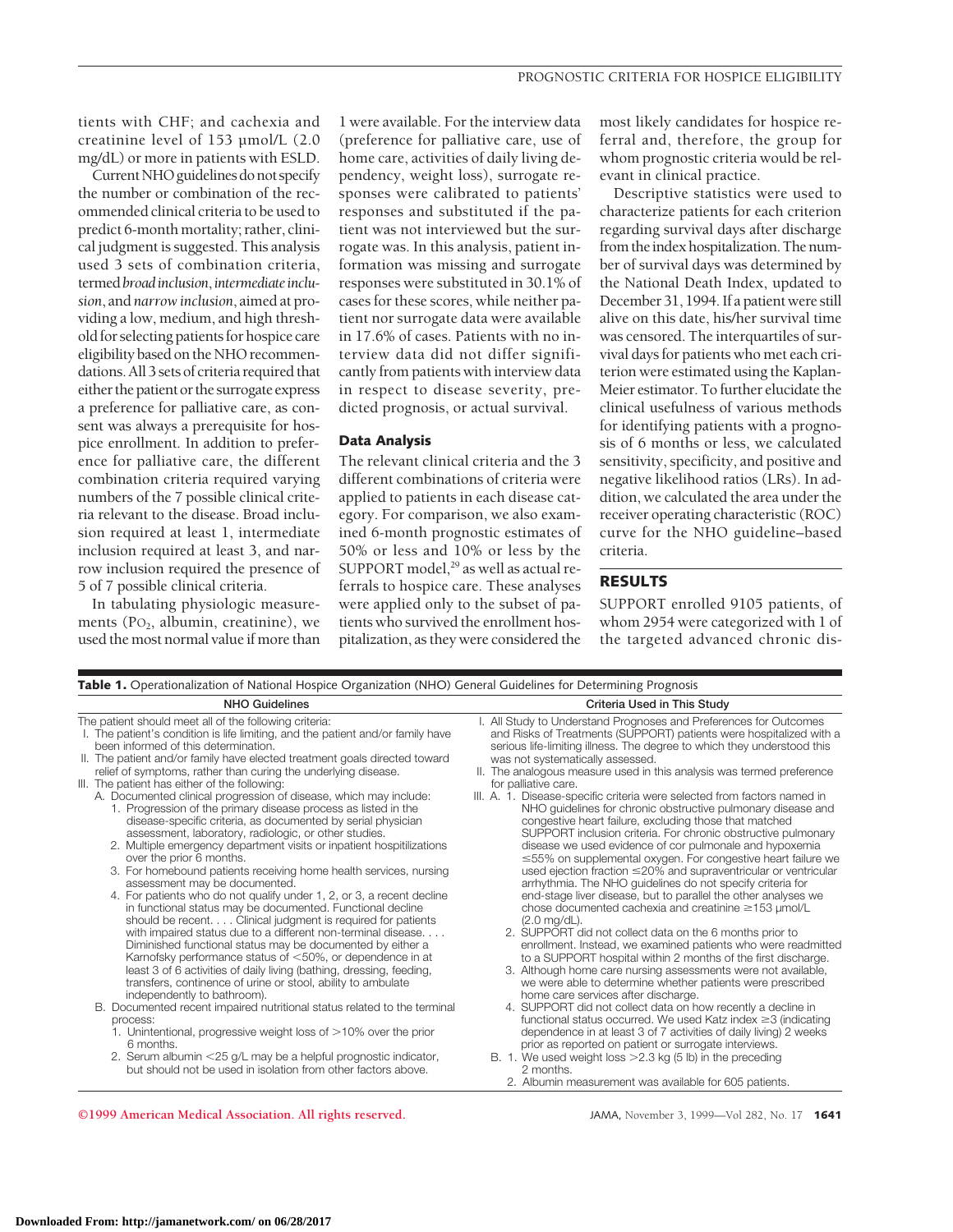eases as their first diagnosis: 1016 with COPD, 1404 with CHF, and 534 with ESLD. Among all 3 groups of patients

**Figure 1.** Estimated Survival of SUPPORT Patients With Chronic Disease After Hospital Discharge



SUPPORT indicates the Study to Understand Prognoses and Preferences for Outcomes and Risks of Treatments.

with advanced chronic disease, 347 (12%) died during their enrollment hospitalization, including 116 COPD patients (11%), 92 CHF patients (7%), and 139 ESLD patients (26%). Of the 2607 patients who survived to leave the hospital and would therefore be potential hospice care candidates, 54 (2%) were discharged to a hospice program. **FIGURE 1** depicts survival after discharge for patients in each disease category.

**TABLE 2** summarizes survival after discharge for patients meeting various prognostic criteria for hospice enrollment, stratified by disease. The combined data for all 3 diseases are summarized here. Of the 2607 patients who survived to leave the hospital and were included in this study, 655 (25%) were dead within 6 months of discharge. The estimated median survival time for the study population was 804 days (interquartile range, 181 to... [not able to calculate accurately]). A large minority of patients expressed a preference for palliative care (44%). Those who did express such a preference had an increased probability of dying within 6 months. Each of the 5 general criteria and the 2 disease-specific criteria we tested also identified a subset of patients with a similar or slightly increased risk of dying within 6 months.

Simulating the NHO criteria as described for broad inclusion (preference

**Table 2.** Survival After Hospital Discharge Among Patients With Chronic Disease Meeting Prognostic Criteria for Hospice Enrollment, by Disease Category\*

|                                                                                                                                                                          | <b>Chronic Obstructive</b><br><b>Pulmonary Disease</b> |                      | <b>Congestive Heart Failure</b>                   |                           | <b>End-Stage Liver Disease</b> |                                                   |                           |                      |                                                   |
|--------------------------------------------------------------------------------------------------------------------------------------------------------------------------|--------------------------------------------------------|----------------------|---------------------------------------------------|---------------------------|--------------------------------|---------------------------------------------------|---------------------------|----------------------|---------------------------------------------------|
| <b>Prognostic Criteria</b>                                                                                                                                               | No. of<br><b>Subjects</b>                              | Alive at<br>6 mo, %  | Median<br>(Interguartile<br>Range)<br>Survival, d | No. of<br><b>Subjects</b> | Alive at<br>6 mo, %            | Median<br>(Interguartile<br>Range)<br>Survival, d | No. of<br><b>Subjects</b> | Alive at<br>6 mo, %  | Median<br>(Interquartile<br>Range)<br>Survival, d |
| <b>SUPPORT</b> inclusion<br>Survived to discharge                                                                                                                        | 900                                                    | 74                   | 896 (178-NA)                                      | 1312                      | 77                             | 760 (208-NA)                                      | 395                       | 69                   | 720 (111-NA)                                      |
| Patient preference<br>Palliative care                                                                                                                                    | 302                                                    | 70                   | 849 (138-NA)                                      | 524                       | 75                             | 654 (187-NA)                                      | 134                       | 63                   | 425 (74-NA)                                       |
| General clinical criteria<br>Readmission within 2 mo                                                                                                                     | 194                                                    | 61                   | 442 (90-NA)                                       | 311                       | 68                             | 600 (105-1664)                                    | 135                       | 55                   | 279 (62-NA)                                       |
| Use of home care services                                                                                                                                                | 336                                                    | 72                   | 790 (168-NA)                                      | 417                       | 76                             | 579 (190-1664)                                    | 85                        | 59                   | 316 (95-NA)                                       |
| Dependent in $\geq$ 3 activities<br>of daily living                                                                                                                      | 109                                                    | 58                   | 307 (65-1573)                                     | 124                       | 69                             | 391 (95-1312)                                     | 58                        | 53                   | 431 (64-NA)                                       |
| Weight loss $\geq$ 2.3 kg<br>(5 lb) within 2 mo                                                                                                                          | 274                                                    | 68                   | 748 (120-NA)                                      | 525                       | 79                             | 804 (238-NA)                                      | 158                       | 68                   | 700 (96-NA)                                       |
| Albumin <25 g/L                                                                                                                                                          | 39                                                     | 59                   | 663 (43-NA)                                       | 30                        | 63                             | 281 (52-NA)                                       | 208                       | 67                   | 802 (94-NA)                                       |
| Disease-specific clinical criteria<br>Evidence of cor pulmonale                                                                                                          | 225                                                    | 81                   | 1058 (337-NA)                                     | $\cdots$                  | $\cdots$                       | $\cdots$                                          | $\cdots$                  | $\cdots$             | .                                                 |
| Hypoxemia ≤55 mm Hg while<br>receiving oxygen                                                                                                                            | 81                                                     | 77                   | 1105 (219-NA)                                     | $\cdots$                  | .                              | .                                                 | .                         | .                    | $\cdots$                                          |
| Ejection fraction $\leq$ 20%                                                                                                                                             | $\cdots$                                               | $\sim$ $\sim$ $\sim$ | $\sim$ $\sim$ $\sim$                              | 553                       | 73                             | 680 (164-NA)                                      | $\cdots$                  | $\sim$ $\sim$ $\sim$ | $\cdots$                                          |
| Documented arrhythmia                                                                                                                                                    | $\cdots$                                               | $\cdots$             | .                                                 | 503                       | 75                             | 579 (190-1664)                                    | $\cdots$                  | $\cdots$             | .                                                 |
| Documented cachexia                                                                                                                                                      | $\cdots$                                               | $\cdots$             | $\cdots$                                          | $\cdots$                  | $\cdots$                       | $\cdots$                                          | 75                        | 69                   | 963 (131-NA)                                      |
| Creatinine ≥153 µmol/L<br>$(2.0 \text{ mg/dL})$                                                                                                                          | .                                                      | $\sim$ $\sim$ $\sim$ | $\cdots$                                          | $\cdots$                  | $\cdots$                       | $\cdots$                                          | 29                        | 45                   | 78 (11-NA)                                        |
| Combination criteriat<br><b>Broad inclusion</b>                                                                                                                          | 323                                                    | 68                   | 796 (118-1901)                                    | 473                       | 75                             | 618 (175-NA)                                      | 127                       | 61                   | 346 (67-NA)                                       |
| Intermediate inclusion                                                                                                                                                   | 78                                                     | 67                   | 765 (116-NA)                                      | 170                       | 69                             | 411 (102-1233)                                    | 52                        | 48                   | 164 (47-1165)                                     |
| Narrow inclusion                                                                                                                                                         | $\overline{2}$                                         | 50                   | <b>NA</b>                                         | 12                        | 58                             | 186 (59-330)                                      | 5                         | 40                   | 132 (75-963)                                      |
| Predicted survival, 6-mo prognosis‡<br>$\leq 50\%$                                                                                                                       | 117                                                    | 56                   | 284 (50-1190)                                     | 97                        | 53                             | 206 (52-1041)                                     | 99                        | 52                   | 241 (29-NA)                                       |
| $\leq 10\%$                                                                                                                                                              | 8                                                      | 25                   | 39 (30-520)                                       | 8                         | 38                             | 82 (36-311)                                       | 11                        | 55                   | 273 (10-NA)                                       |
| *SUPPORT indicates Study to Understand Prognoses and Preferences for Outcomes and Risks of Treatments; NA, data unavailable because they cannot be determined; ellipses, |                                                        |                      |                                                   |                           |                                |                                                   |                           |                      |                                                   |

data not applicable. †Broad, intermediate, and narrow inclusion criteria required both preference for palliative care and at least 1 for broad, 3 for intermediate, and 5 for narrow of the 7 clinical criteria

relevant to each disease. ‡Estimated by the SUPPORT multivariate model.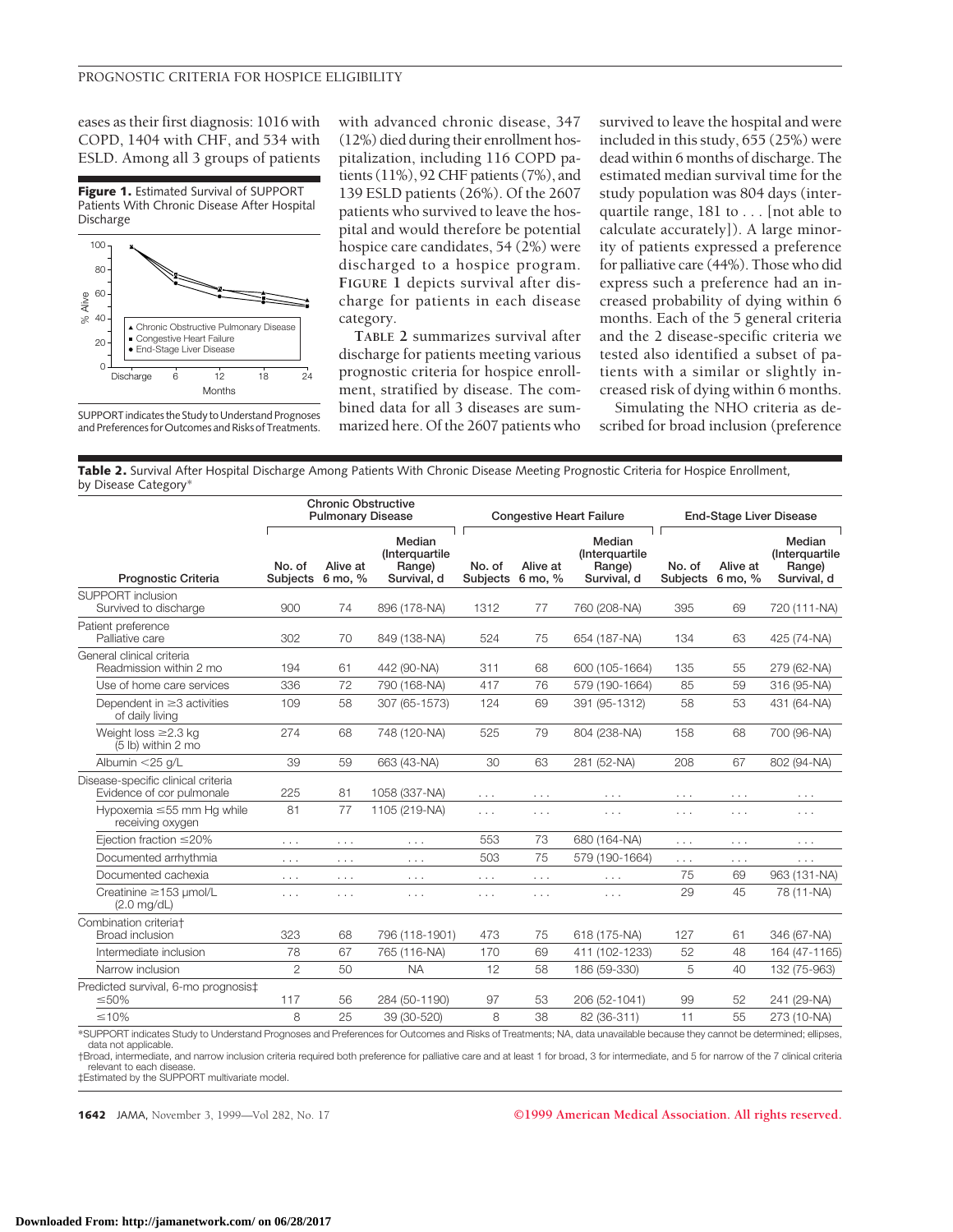for palliative care and 1 or more relevant clinical criteria), 923 patients were identified, of whom 70% survived more than 6 months after discharge. Using the intermediate inclusion criteria (preference for palliative care and  $\geq$ 3 clinical criteria), 300 patients were identified and 65% survived more than 6 months. Using the narrow inclusion criteria (preference for palliative care and  $\geq$ 5 clinical criteria), 19 patients were identified and 53% survived more than 6 months. The corresponding median survival was 654 days (interquartile range, 129 to . . . [not able to calculate accurately]) for broad inclusion, 418 days (interquartile range, 89-1763) for intermediate inclusion, and 183 days (interquartile range, 65-474) for narrow inclusion.

Using the SUPPORT prognostic model to estimate 6-month survival after discharge, we identified 313 patients whose prognosis was 50% or less and 27 patients whose prognosis was 10% or less. Of those with a prognosis of 50% or less, the actual 6-month survival rate was 54% and the median survival was 236 days (interquartile range, 46 to . . . [not able to calculate accurately]). For those with a prognosis of 10% or less, 41% were still alive at 6 months, and the median survival was 67 days (interquartile range, 18-666).

**TABLE 3** shows the characteristics of the 54 patients whose medical records documented a discharge to hospice care. Compared with other patients in the study, those referred to hospice care were slightly older and more often white, but similar with respect to sex. In the hospice group, a higher proportion of patients had COPD or ESLD, while a lower proportion had CHF. Patients discharged to hospice programs were not significantly more likely to meet the broad, intermediate, or narrow inclusion criteria. The SUPPORT prognostic model predicted significantly lower 6-month survival rates for the hospice care group. Actual median survival among patients referred to hospice was 23 days (6-145), in contrast to 842 days (200 to... [not able to calculate accurately]) for other patients. The propor-

| <b>Table 3.</b> Characteristics of Patients Discharged to Hospice Compared With Other Patients <sup>*</sup> |                                     |                                       |         |  |  |
|-------------------------------------------------------------------------------------------------------------|-------------------------------------|---------------------------------------|---------|--|--|
| Characteristic                                                                                              | Discharged to Hospice<br>$(n = 54)$ | <b>Other Patients</b><br>$(n = 2553)$ | P Value |  |  |
| Demographic variables<br>Age, median (interquartile range), y                                               | 72 (64-78)                          | 67 (56-76)                            | .002    |  |  |
| Male                                                                                                        | 56                                  | 58                                    | .68     |  |  |
| White                                                                                                       | 93                                  | 79                                    | .02     |  |  |
| Diagnostic group<br>Chronic obstructive pulmonary disease                                                   | 55                                  | 34                                    |         |  |  |
| Congestive heart failure                                                                                    | 15                                  | 51                                    | .001    |  |  |
| End-stage liver disease                                                                                     | 30                                  | $15 -$                                |         |  |  |
| Combination criteriat<br>Broad inclusion                                                                    | 80                                  | 85                                    | .27     |  |  |
| Intermediate inclusion                                                                                      | 56                                  | 54                                    | .88     |  |  |
| Narrow inclusion                                                                                            | 35                                  | 23                                    | .05     |  |  |
| Predicted survival, 6-mo prognosis‡<br>$\leq 50\%$                                                          | 47                                  | 11                                    | .001    |  |  |
| ≤10%                                                                                                        | 11                                  | 1                                     | .001    |  |  |
| Actual survival<br>Alive at 6 mo                                                                            | 22                                  | 76                                    | .001    |  |  |
| Survival, median (interquartile range), d                                                                   | 23 (6-145)                          | 842 (200-NA)                          | .001    |  |  |

\*Values are percentages unless otherwise indicated.

†Broad, intermediate, and narrow inclusion criteria require both preference for palliative care and at least 1 for broad, 3 for intermediate, and 5 for narrow of the 7 clinical criteria relevant to each disease. ‡Estimated by the Study to Understand Prognoses and Preferences for Outcomes and Risks of Treatments multi-

variate model.

|  |                                                                       | <b>Table 4.</b> Operating Characteristics of Prognostic Criteria for Predicting Death Within |  |
|--|-----------------------------------------------------------------------|----------------------------------------------------------------------------------------------|--|
|  | 6 Months After Hospital Discharge Among Patients With Chronic Disease |                                                                                              |  |

| Criterion                           | Sensitivity, %* | Specificity, %+ | Positive<br>Likelihood<br>Ratio‡ | <b>Negative</b><br>Likelihood<br>Ratio§ |
|-------------------------------------|-----------------|-----------------|----------------------------------|-----------------------------------------|
| Broad inclusion                     | 41.7            | 66.7            | 1.25                             | .874                                    |
| Intermediate inclusion              | 16.2            | 90.1            | 1.63                             | .931                                    |
| Narrow inclusion                    | 1.4             | 99.5            | 2.68                             | .991                                    |
| 6-mo prognosis<br>$\leq 50\%$       | 22.1            | 91.4            | 2.57                             | .867                                    |
| $\leq 10\%$                         | 2.4             | 99.4            | 4.33                             | .981                                    |
| Actually discharged to hospice care | 6.4             | 99.4            | 10.43                            | .942                                    |

\*Sensitivity indicates the probability that a patient who died within 6 months met the criterion.

†Specificity indicates the probability that a patient who survived more than 6 months did not meet the criterion.

‡Positive likelihood ratio indicates the likelihood that a patient who died within 6 months met the criterion, divided by the likelihood that a patient who survived more than 6 months met the criterion and reflects the degree to which the criterion increased a patient's pretest probability of dying within 6 months.

§Negative likelihood ratio indicates the likelihood that a patient who died within 6 months did not meet the criterion, divided by the likelihood that a patient who survived more than 6 months did not meet the criterion and reflects the degree to which not meeting the criterion decreased a patient's pretest probability of dying within 6 months.

\Estimated by the Study to Understand Prognoses and Preferences for Outcomes and Risks of Treatments multivariate model.

tion of patients in hospice who outlived their 6-month prognosis was 22%.

**TABLE 4** compares test characteristics for predicting death within 6 months of hospital discharge for broad, intermediate, and narrow inclusion criteria based on NHO guidelines; for the SUPPORT prognostic model; and for actual discharges to hospice. For all the criteria tested, the sensitivity was low. For example, if intermediate inclusion criteria were used to determine

hospice eligibility, only 16% of patients who were to die within 6 months would have qualified. Specificity, however, was high, such that most patients surviving more than 6 months would have been excluded.

Meeting the combination criteria we used to simulate NHO guidelines would increase a patient's chances of dying within 6 months so slightly as to be of limited usefulness clinically (positive LRs between 1.25 and 2.68). For example,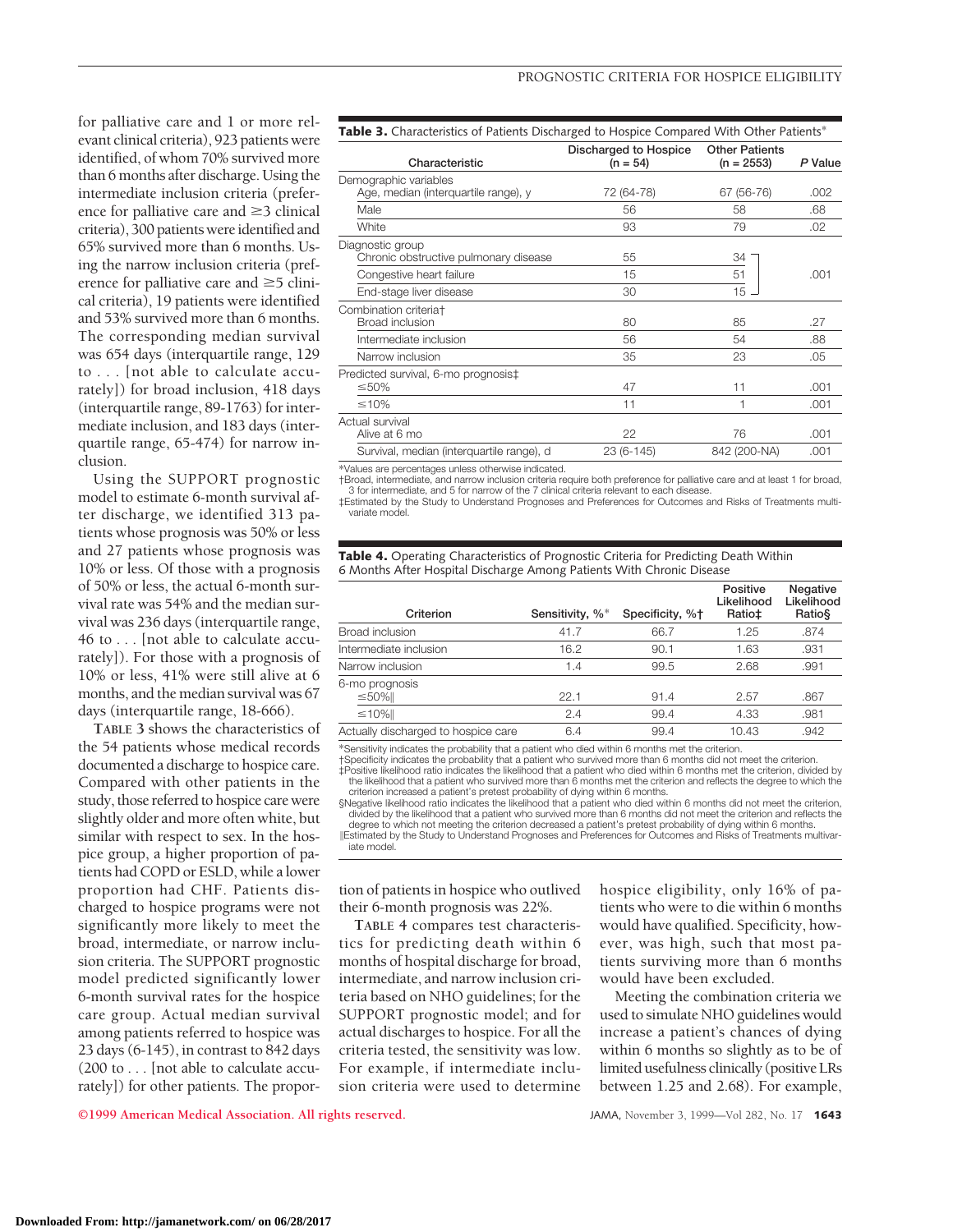**Figure 2.** Representation of Limited Ability of Prognostic Criteria to Predict Death Within 6 Months After Discharge Among Patients With Chronic Disease



Broad, intermediate, and narrow inclusion criteria required both preference for palliative care and at least 1 for broad, 3 for intermediate, and 5 for narrow of the 7 clinical criteria relevant to each disease. The left side of the figure represents the 1952 patients who were alive at 6 months and the right side of the figure that is highlighted in blue represents the 655 patients who were dead at 6 months. Values were estimated using the Study to Understand Prognoses and Preferences for Outcomes and Risks of Treatments multivariate model.

any patient who was sick enough to be included in the current study would have a prior probability of 25% for dying within 6 months. Meeting the narrow inclusion criteria (positive LR, 2.68) would give a posterior probability of 47%. Changes of this magnitude are not sufficient to establish "a life expectancy of 6 months or less."

A 6-month prognosis of 50% or less or 10% or less according to the SUPPORT prognosticmodelwouldaffectapatient's chances of dying within 6 months only somewhat more significantly (positive LRs, 2.57 and 4.33). Actual discharge to hospice care was the most powerful predictor of death within 6 months (positive LR, 10.43). In all cases, however, failure to meet the criteria would carry very little prognostic significance (negative LRs between 0.87 and 0.99).

Another method of assessing the value of a test across all possible cutoff points is the area under an ROC curve. The ROC area serves as a measure of diagnostic accuracy, specifically rankorder discrimination of a test. The possible values for this measure range from 0.5 to 1; the closer the area under the ROC curve is to 1, the more discriminating the test. For the NHO guideline– based combination criteria, the ROC area was  $0.54 \pm 0.01$ , in which 0.5 would indicate a completely valueless test. The test achieved only 8% of the potentially available rank-order discrimination and can be seen, therefore, to be an extremely poor discriminator.

**FIGURE 2** illustrates schematically the limited accuracy of the broad, intermediate, and narrow inclusion criteria in identifying patients with a prognosis of 6 months or less. The most restrictive criteria excluded almost all patients who survived longer than 6 months (falsepositive rate, 5.1%) but also excluded almost all patients in the target group (false-negative rate, 99%). The least restrictive criteria identified a group of patients whose risk of 6-month mortality was only slightly higher than that of the remaining SUPPORT patients, while still excluding most patients who were actually near death.

### **COMMENT**

The prognostic criteria we used to simulate NHO guidelines were largely ineffective in predicting which seriously ill hospitalized patients with COPD, CHF, or ESLD have a prognosis of 6 months or less. Among patients meeting various combinations of criteria, 6-month survival ranged from 53% to 70%.

Despite their limited ability to predict 6-month survival, all criteria reduced the eligible population dramatically. Even the most inclusive combination of criteria eliminated 65% of SUPPORT patients with advanced chronic disease, including 58% of patients who actually died within 6 months of discharge. The most restrictive combination eliminated 99% of patients who died within 6 months.

Thus, the combination criteria we analyzed all succeeded in excluding most patients who lived longer than 6 months, but in doing so they also excluded the vast majority of the target group they were supposed to identify—patients who were dead in 6 months or less. And even though patients meeting various criteria were somewhat more likely to die sooner, invariably a large proportion  $($ >53%) lived longer than 6 months.

Does this imply that suggested clinical guidelines for determining prognosis in noncancer diseases are seriously flawed? Not necessarily. The more likely implication of this study is that the goal of determining in advance—with a high degree of accuracy—which individual patients with COPD, CHF, or ESLD will die within 6 months is unrealistic.

This analysis further suggests that if a high degree of predictive accuracy is demanded by those who interpret the 6-month prognostic requirement for hospice enrollment, few patients who die of these types of chronic diseases will be eligible for hospice care. Setting the threshold high (eg, stipulating that only 20% of patients should outlive their 6-month prognosis) would eliminate hospice access for these patients almost entirely. None of the criteria tested in this study succeeded in identifying a population of patients who met this stringent standard—not even by eliminating more than 99% of seriously ill patients.

Certainly, the prognosis for patients with advanced COPD, CHF, or ESLD is poor overall—worse even than the prognosis of many terminal cancer patients. But while cancer patients are often in relatively good health until a period near the end when they experience steady decline, patients with advanced lung, heart, or liver disease tend to live for variable lengths of time in a continuous state of poor health punctuated by intermittent exacerbations. For these patients, the proximate cause of death is often a relatively sudden and unpredictable event such as a pulmonary infection, a cardiac arrhythmia, or a massive gastrointestinaltracthemorrhage,whichareallevents that have a low rate of occurrence but a substantial per incident mortality rate. Put another way, the sickest patients are not necessarily the ones who die first.

This randomness factor in death due to chronic disease also explains why the SUPPORT prognostic model, which is known to have a high predictive accuracy overall among the patient population included in the study,<sup>29</sup> failed to